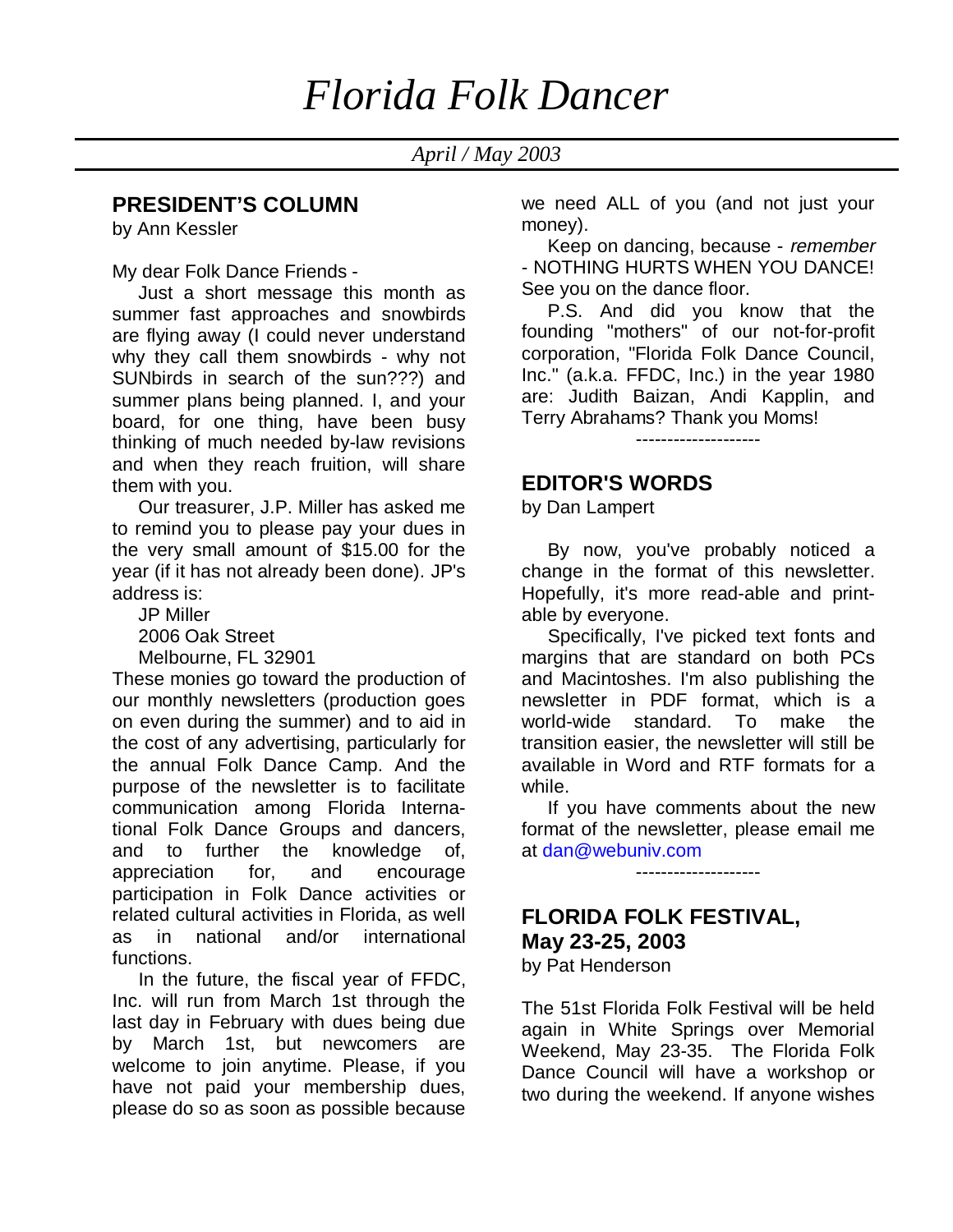to attend the festival, let Pat Henderson know as soon as possible to put you on the list for tickets as a participant. Each participant can get two tickets. If you wish a free camping space, let Pat know that also at henderp@bellsouth.net or 407- 275-6247.

## **OTHER UPCOMING FESTIVALS**

--------------------

Memorial Day Weekend International Folk Dance Festival. May 23-26, 2003. Cherry Hill ParkCollege Park, MD. Yves Moreau, Theodor Vasilescu and others. \$160. 301-871-8788 or diamonddancecircle@comcast.net

Orient Camp at Camp Bournedale in Plymouth, MA. May 23-26, 2003. Ahmet and others. \$315. 617-232-4140 or info@ worldcamp.us www.orientcamp.us

World Camp in same location as Orient Camp. October 10-13, 2003. Zeljko Jergan, Joe Graziosi, Steve Kotansky, Yves Moreau and others. \$315. Phone 617-232-4140 or info@ worldcamp.us www.worldcamp.us

Montreal Perseids Dance Camp. August 3-9, 2003. Atanas, Jaap and Joe Graziosi. \$370-\$470 depending on accommodations. 514-323-7166 or jocelynev@videotron.ca

--------------------

### **GREETINGS FROM BOSTON**

(Follows our dance camp in Ocala, FL) by George Fogg

 Greetings to all my wonderful new dance friends and to many of those I have had the good fortune to acquire over the years from various dance camps. It was a neat reunion. The warmth, friendship and kindnesses were much appreciated, enjoyed and welcomed, because I know that English Country Dancing is not on top

of the international folk dancers' hit parade. Naturally, I find this hard to understand, but then I am a cross over dancer enjoying all folk dancing. My love of English country dance arrives from two major objects: 1) the beautiful music aka tunes; 2) the breathing space in the figure movements; the flowing of figures one from another and then again into another figure and finally the interrelationships with my partner and all the others within a given set. Obviously, number two applies to Scottish, Irish, quadrilles, cotillions, squares, contras, to mention a few such configurations and countries.

 In my mind English Country Dancing is divided into two parts: Playford and traditional. The Playford style dances were choreographed for the elite and those who could afford dancing school and wished to climb socially. Many of these early dances were designed to current and popular tunes of the day. An example is the lovely haunting tune used for Hole in the Wall penned by Henry Purcell. The refrain was used in the play Abelelazer, or The Moor's Revenge, 1695. The dance quickly appears in The Dancing Master of ca. 1698, (Vol. I, Part II, 2nd Edition.) As it is in 3/2 meter, it would have been danced by the proper folks of that day with the minuet step. However, we, today, use what I call, the "20th century country dance walk." The country dance walk-step is by means of flexible knees and ankles without a lot of dipping and bowing. The other part of English dancing is, what we now a-days term, as "traditional" or really "folk dances." Many of these "folk dances" were collected in the English village setting. Frequently, these traditional dances employ a step referred to as the "rant" or "polka". When English instructors say, "polka," they don't mean a Polish polka but the "rant" step.

 My land, whatever got me onto this dissertation? But, now, at least you have some idea of how I feel about our wonder social activity "folk dancing." Mainewoods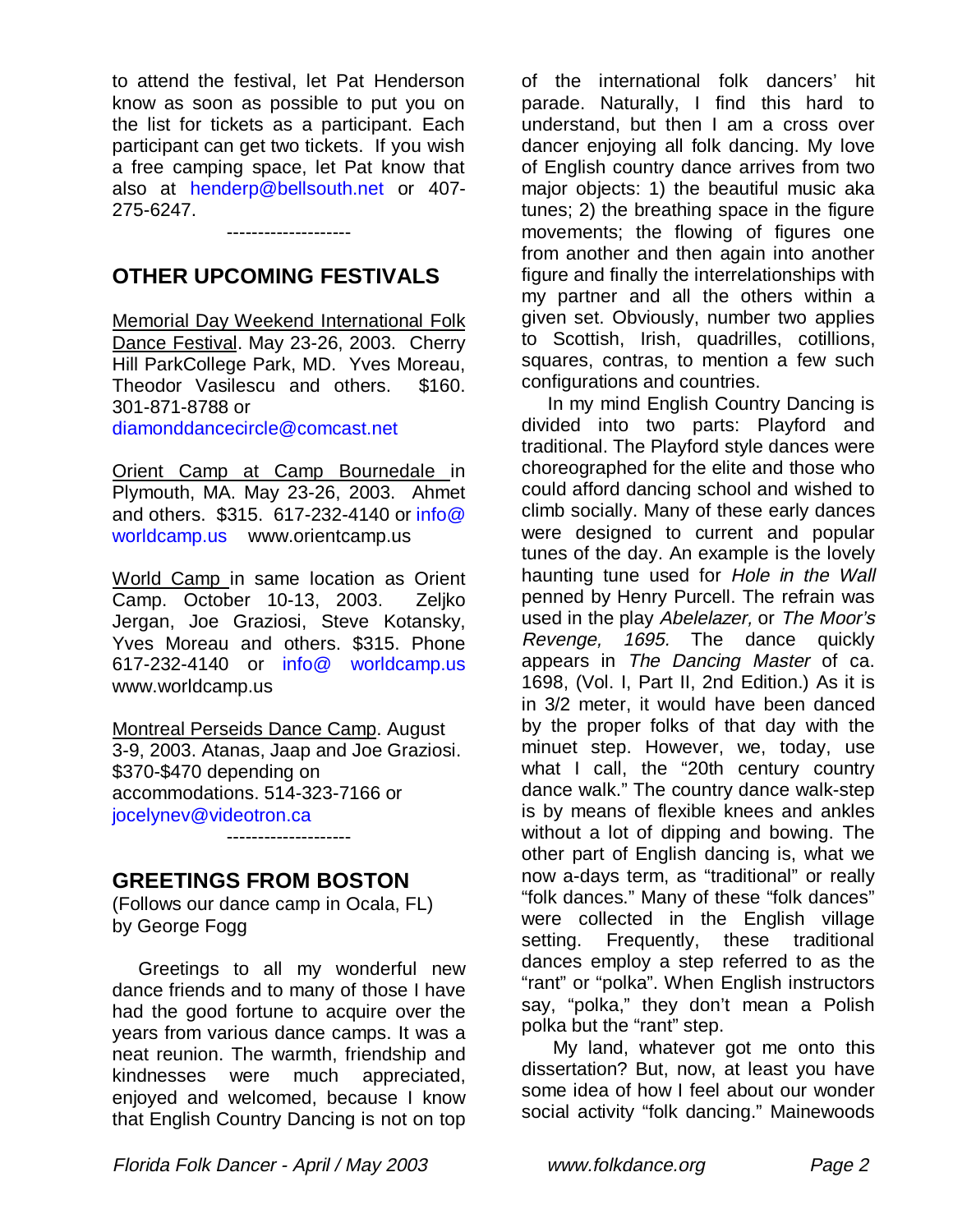Dance Camp is held every August down Maine. As the camp name is long it is becoming simply known as Mainewoods. It was begun, lo, those many years ago by Michael and Mary Ann Herman as Maine Folk Dance Camp. This legacy has been continued by the organization Mainewoods Dance Camp, Inc., now in its ninth year. The camp is located in Bridgton, Maine  $-$  that's the correct spelling no "e" between the "g" and the "t". Bridgton is situated in western Maine and is right beside beautiful Woods Pond. It is named 'Pond' but is really lake size. I invite those of you who have computers to check out the web site:

#### www.mainewoodsdancecamp.org

There you will find all the information needed to acquaint you with our staff leaders, scholarships, fees and other items of interest. Should you not have web access then a postal to me will bring a brochure by return mail.

 One of the joys at camp is the Pondside weekly picnic because that is when lobsters are ordered in and served with field-fresh corn on the cob. Oh, Yum! What a pleasure it is to sit by the water under the tree's dappled shade with complete freedom to slop and mess up all you desire. I extend you my personal invitation to "Come On UP!

 Thank you everyone for the enjoyment of sharing in Florida Folk Dance Camp 2003. The FFDC is to be congratulated on managing such an excellent opportunity to share our love of dancing. Continue to enjoy the dance and each other. Bless you! Peace! Keep Dancing!

--------------------

#### **ORLANDO INTERNATIONAL FOLK DANCE CLUB**

by Pat Henderson

 Bobby and I spent the first part of March preparing the records of FFDC to be passed on to the new officers. There is a lot of work to pass on the bank account,

membership, and how to plan a camp information. That is why it is very good that we have the same officers for two years. As soon as we finished the FFDC work, it was Spring Break and we took off for a road trip to West Virginia to ski at Snowshoe with our two kids who are now young adults, ages 20 and 21. At least they are old enough to drive! The snow was pretty good for being so late in the season but we encountered a lot of rain on the road. Then Operation Iraqi Freedom began while we were gone which is highly coincidental since the four of us flew to Utah for a ski vacation the day that Desert Storm started.

 Those were the days when we were not afraid to fly in our own country! This sounds like we go skiing a lot but there are 2-4 years between our trips. Unfortunately, we had to cancel our regular dance night while we were gone. We returned just in time for Spring Fling. We had about 11 members of our group attend the Fling in the new location which was very nice. Thanks once again to Julius for providing the facility and the food. Annette Brand is visiting us from Canada and attended the Israeli workshop on March 29-30. She stayed in the area for two weeks and made all the International and Israeli events. Kelly Fagan spent the month starring in the play, Into the Woods which ran in Eustis for three weekends. I am coordinating the workshop for the Florida Folk Festival so let me know if you want to go the festival for free. You just need to show up for the workshop. If anyone wants to teach a dance, that would be great too.

--------------------

#### **REMEMBERING ANDY**

by Jan Lathi

 I received news of the death of Susan Horvath's father, Andy. Andy Horvath died on St. Patrick's Day while under Hospice care in a nursing home. Andy danced and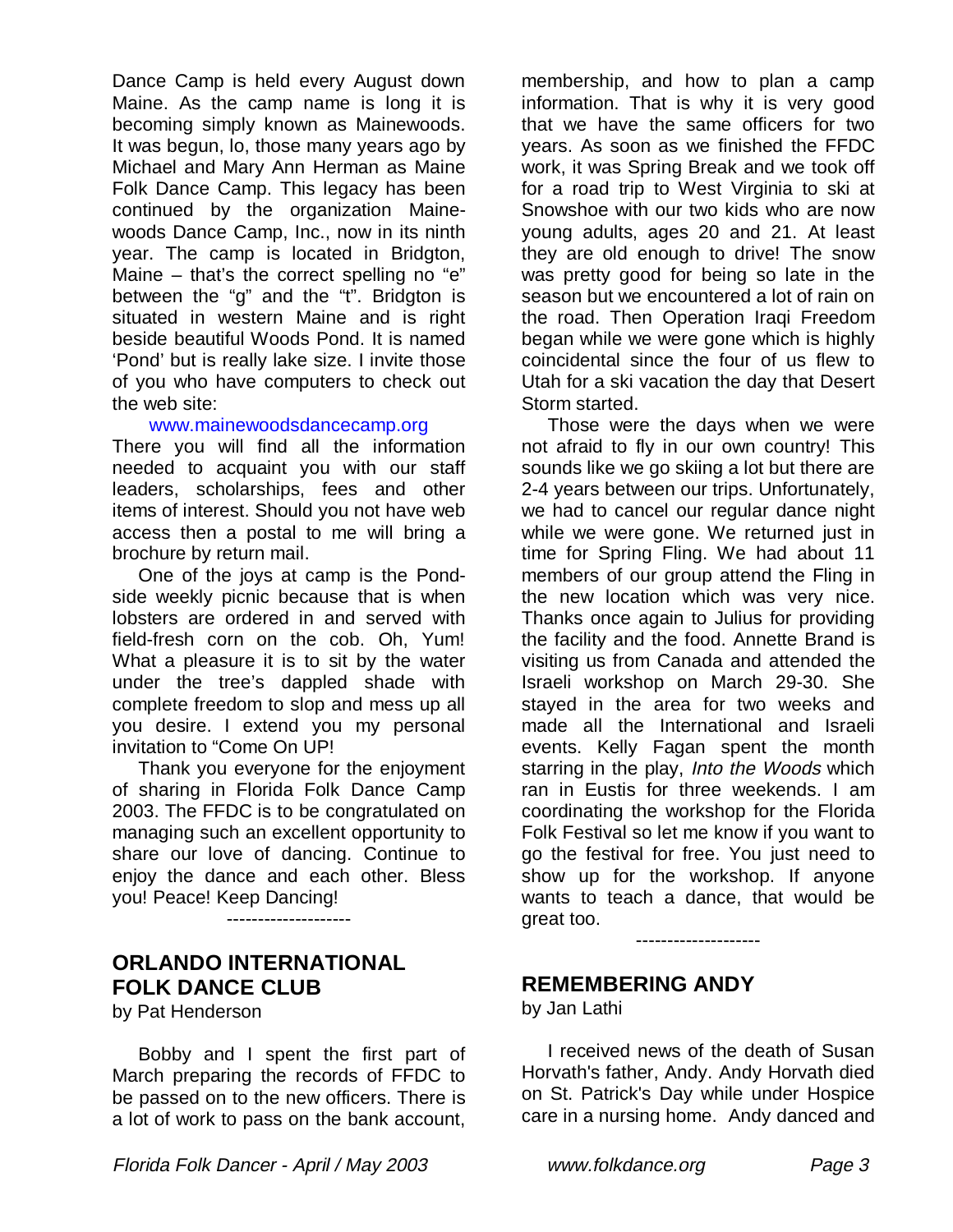performed in Palm Coast, Orlando, and elsewhere, especially Hungarian dances. He was from Allentown, PA, and lived in Palm Coast since 1980. He was a wood cabinet maker and a master of all trades (Susan calls him "Handy Andy"). There will be no service.

 Susan can be reached at 1338 N. Daytona, Ave, Flagler Beach, FL, 32136- 3105, or call her at 386-439-2242.

--------------------

## **TERRY ON SPRING FLING**

by Terry Abrahams

 Time flies when your articles are due! But we've had so much fun in between issues. Spring Fling has sprung, and even though we were smaller this year, we had a GREAT time and want to thank Julius for his usual gracious hosting. I tried to help clean up, but he doesn't even allow that. When the evening was growing nigh, he did a couple of oldie moldies that we made him promise to bring forth at the Fall fling. In the meantime, I think we need to spread these things out a little. This Spring Fling happened on the same weekend as the Scottish weekend, on Vernal's (contra) and a lot of us were missing. I know Julius gets the center when he can, but maybe we can all try to undo these conflicts for next year. I also think it's too soon after camp – I just had the pleasure of seeing you all, and now it will be a long time in between again – I know it's good for camp review, but I'd still rather spread the times I get to see everyone more evenly throughout the year. Any comments?

 Ernesto is doing fine. Bobby and Barbara (the twins that used to dance with us) came to dance last night, and Barbara, who also had bi-pass surgery, was there to commiserate with Judith. Bobby Q has also been in touch, so the best that can be is being done. I went to visit the other

day, and he's ready to dance – well almost!

 The Terry news this month is that instead of going to massage therapy school, I'm going to go to Pet grooming school. I start Tuesday, it goes for 4 months, and at the end I will be able to help my daughter in her newly acquired Grooming shop – named Happy Tails! (We didn't name it, she bought it that way). She had her  $8<sup>th</sup>$  knee surgery and is not going to be able to keep on reading electric meters for much longer, so this is the new plan. My daughter Mick is going to school with me, and it should be great fun – we both love animals.

 I am going to stop writing here to hold this space for when I return from the Israeli workshop in Orlando with Dany. OK – I'm back – and seeing Dany Ben Shalom and Ruthy Slann was just as great as we expected. The dances were cool, although taught at the speed of lightening and we all once again had a great time seeing each other. However, one more weekend in a row and my knees are going to fall off!

See you next month!

#### **TERRY THE TREASURER'S BOOBOO**

 Four people sent me checks for membership **after** camp. I received them however, I can't find the checks. There is a vague possibility I deposited them in the bank, but I don't remember doing that. Please see if your check has been cashed. If not, please send another to J.P. If I find them, I will alert you personally and we'll discuss what has happened and I can tear the check up if you have already written another. Sorry! And so glad I'm not treasurer anymore. Thanks - Terry

--------------------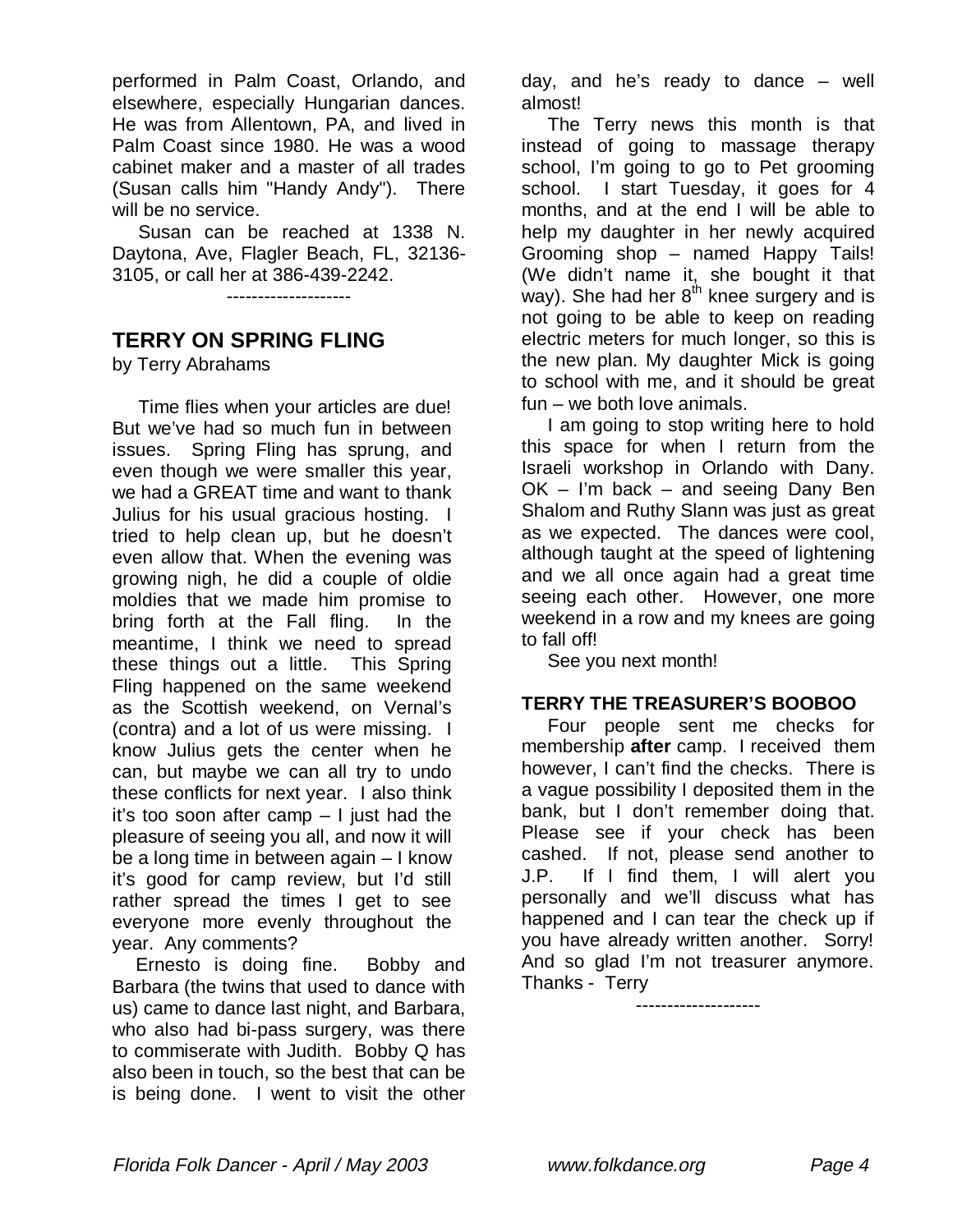## **DEAR DEVOTED FOLK DANCERS,**

by Ann Kessler

 Well the results are in - 8 all POSITIVE votes via email or postcard to have Lee Otterholt next year as one of the teachers for the FFDC week-end. There were three other verbal approvals and one abstention (whatever that means). More about the two exciting teachers as the time approaches.

 I heard Spring Fling was WONDERFUL! So sorry I could not be there this year as I vowed to be even before being elected president, but I had booked a cruise on that "fancy ferry" that leaves from the Port of Tampa to Mexico in January to make sure it would cover the time of Fred's birthday (which is March 25th). Actually the return docking was the morning of the 25th, but we had a wonderful celebration the night before aboard ship. It was a short but wonderful trip, by the way, for any one who is interested. Excellent, superb entertainment, good food, etc. But, back to Spring Fling, as someone said once, "Wait until next year" (and, of course, there is still Fall Fling).

 Thank you for suggestions about a wood floor for camp. Terry, if you hear from that other man you mentioned, have him call me, and Joy, I tried answering you again but your email address bounced back to me. So far, the most excellent choice would have been with Keith Ansenault, and even if he were available at that time (which he is not), the price for the size of our dance room would have been \$3500.00, so one can easily see that is slightly cost prohibitive. Will continue to check, however.

 A zissen Pesach or blessed Easter to all, and remember: You can live without dancing - but not as well. See you on the dance floor.

--------------------

### **COMING: ENGLISH COUNTRY DANCE**

by Pam & Curtis, (407) 935-0305

 English Country Dance on June 14th in Saint Cloud... Well, it looks like we have the making of an English Dance Club in our area. We will give it a go and see what happens. At this point, we will make a request to the board at the Senior Citizens Center to become a club with the following information:

 The club will be called "Central Florida English Dancers" (CFED). The officers for the startup will be: President: Pam Russo, Vice President: Collette Moore, Secretary: Catie Geist Treasurer: Curtis Stulting. We thank these and others who volunteered to have their names used for this purpose.

 We will hold our meetings (dances) on the second Saturday of each month from 5-8PM. Our first monthly meeting will be June 14, 2003. Cost: \$1. Members are invited to bring a finger food or drink to share so we can have a light supper at the break.

 We will use the built in CD player system at the hall for music to start with. The president will plan a tentative program of dances and will be prepared to teach them. However, all members who wish to lead dances are encouraged to do so. If possible, let us know by email ahead of time what you wish to call and bring the CD. But we can change the program at the last minute if necessary. Dances will held at the St Cloud Senior Citizen Center, 3101 17th St., St. Cloud, FL. We are not sure yet what room we will be assigned, but all rooms have beautiful floating wood floors that are perfect for dancing!

 Directions: **From Melbourne** - Take RT. 192 west to St. Cloud and turn left onto Budinger Ave. (corner of St. Cloud Hospital). Go to 17th St. and turn right. Senior Center is on the left before the road curves. **From Kissimmee** - Take RT. 192 east to St. Cloud and turn right onto Kissimmee Park Rd. Turn left on Pine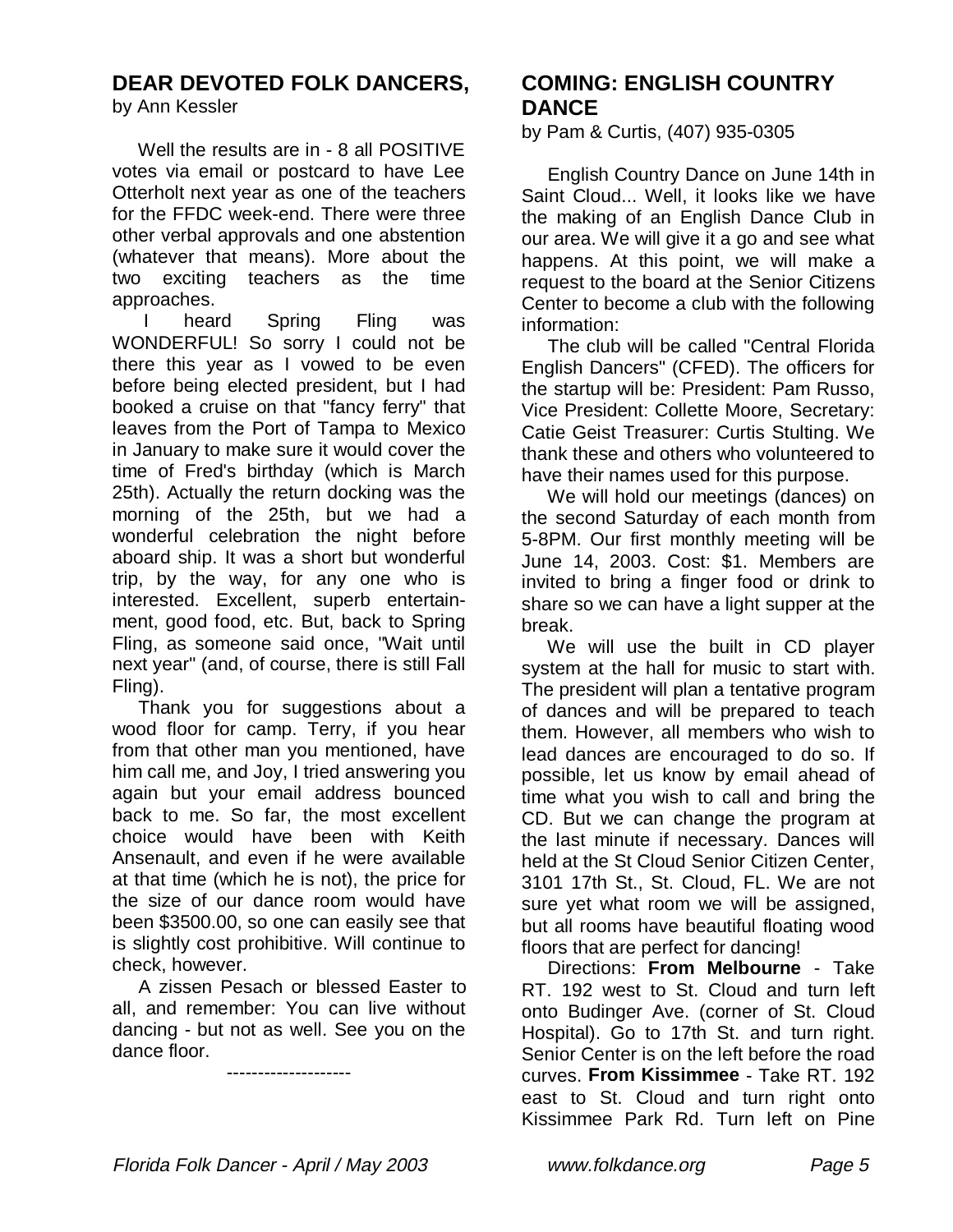Lake Drive. Turn right onto 17th St. Senior Center is on your right as you round the bend in the road. **From Florida Turnpike from north** - Take exit for RT. 192 and turn left after the toll booth and follow the directions from Kissimmee. **From Florida Turnpike from south** - Take exit for RT. 192 and turn right and follow the directions from Kissimmee. **From Bee Line** - Take exit for International Airport. Go through the airport to the South Exit. This turns into Boggy Creek Rd. Follow Boggy Creek Rd. to Kissimmee to the intersection of Boggy Creek and Simpson Rd. (Large intersection with Walgreens on the far right corner) Continue straight onto Simpson Rd. to RT 192. Turn left and follow the directions from Kissimmee. **From I-4 west** - Take exit 58 (Kissimmee). Turn right at the end of the ramp and go to RT.17/92. Turn left and go to RT. 192 in Kissimmee (This takes you through Intercession City and Campbell City, so it is a fairly long way). Turn right on RT. 192 and follow the directions from Kissimmee.

 If you are coming from some other direction and need information, let us know.

 We will prepare a flyer with the important information and send you each a copy by email. We will also distribute it to the dance communities that we attend over the next month or so. We will put a notice in the local Osceola County News regarding this dance as soon as we are approved as a club. The Senior Center will also publicize the dance on its events calendar. We will also contact local friends that may be interested in this type of dance.

 Thank you all for your encouragement and support at this point.

--------------------

# **ON THE INTERNATIONAL SCENE**

by Dan Lampert

I received an email on the Dance Grand Prix "Italia" 2003, which will be held in Italy from June 19-24, 2003. Fax your request for a "Free Info Package" to <0039 3355118467> or send by mail to: Festival Tour .P. resp. C. Chiucchi C/O Casella Postale Ufficio Postale di Montiano 47020 FC Italy.

--------------------

#### **NEWS FROM MELBOURNE, FL**

by Pat Henderson

 Last month, on April 4, the Melbourne group had a going away party for Carol McGinn who will be moving to Albuquerque. Dancers brought international foods that pleased every pallet. Carol picked the program of her favorite dances and we danced the night away. Carol has been an integral component of the Melbourne group for many years as one of the teachers and leader of many dances. Other groups such as the Orlando group enjoyed Carol's visits as we cross pollinated dances between groups. Carol will be greatly missed by Melbourne and the entire Florida dance community. She has promised to come back for camp next year. Her email will remain the same: jraybaker@earthlink.net

--------------------

#### **GREETINGS FROM SARASOTA**

by Marie Millett

 Greetings from the Grapeviners in Sarasota. We're enjoying learning the dances from camp and anticipating next year's camp.

Ann Kessler's enthusiasm is contagious.

 It was great to dance with my friend, Susan Beachey, recently when she was visiting from Kansas. We used to dance together every week in Wichita, Kansas. Not only do you have the joy of dancing, but you make so many good friends. Until next month....

--------------------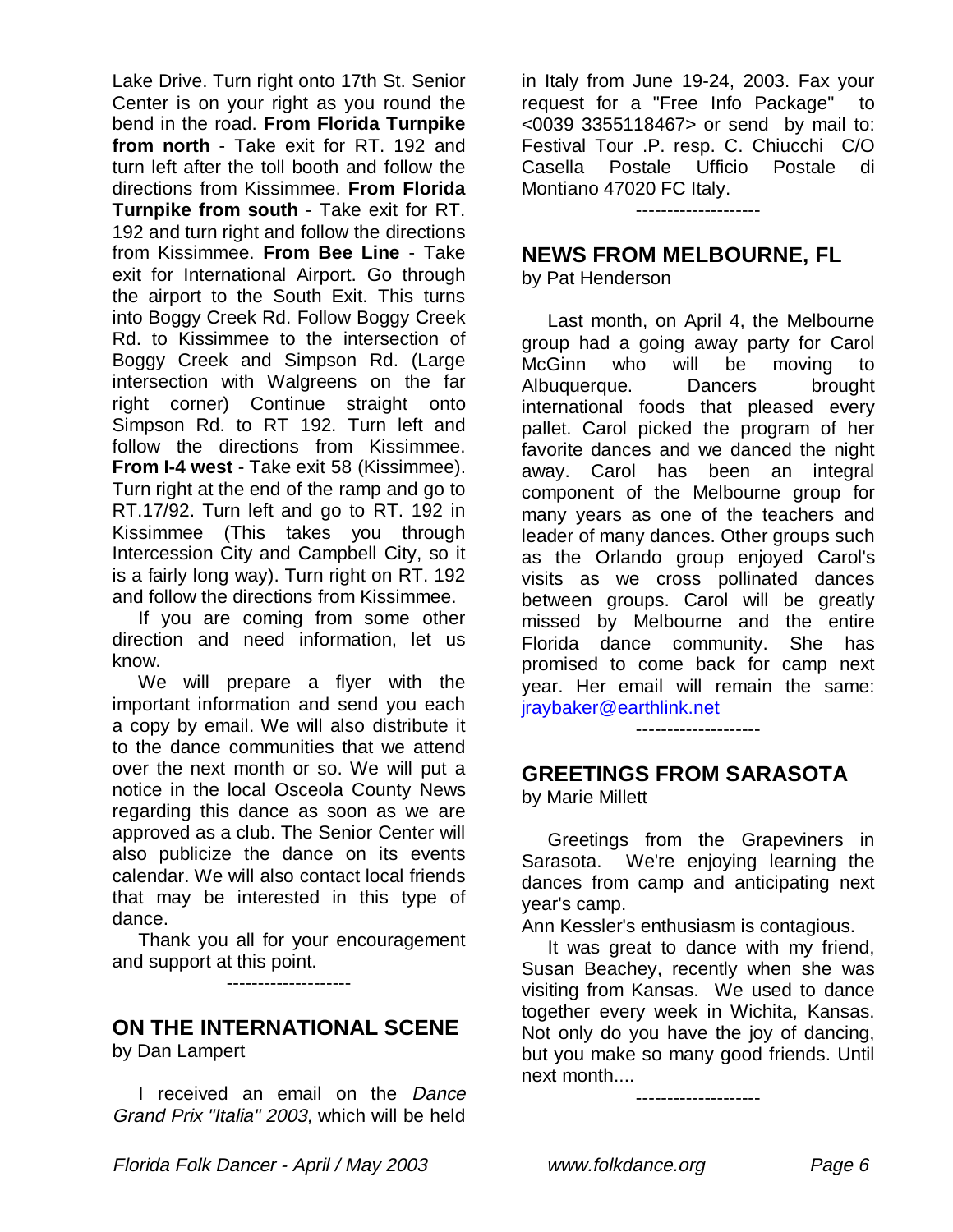#### **INTERN IN NEED**

by Dan Lampert

 It's come to my attention that a pharmacy intern needs a room anywhere in Orlando from June 1 to August 17. She would like to dance. Reach the source at eningan@hotmail.com or call 352-682- 8547. Name: Loveta Epie.

--------------------

## **TRIBUTE TO ILAN RAMON**

by our Israeli Friends

Someone has created an Internet web site to collect tributes to the first Israeli astronaut.

http://homepage.mac.com/israeli\_folk\_dan ces/iMovieTheater125.html

Also note that Ilan's wife sent him words and a song while in orbit -- Debbie Meitin taught dance to the Orlando Israeli Dancers with the same song... and then Dany Benshalom taught it to the dancers attending the Israeli workshop.

--------------------

### **GAINESVILLE REPORT**

by Raluca Ioana Rosca

 On March 23, for VISA International Assembly, UF International Folkdance performed at Reitz Union Collonades Dansul Fetelor de la Crihalma (Rom) -- Kim, Margaret, Nicole, Raluca on stage in Romanian-like costumes and Sevillanas (Spain) -- Margaret and Sasha on stage in flamenco costumes. The attendance was rather low for the quality of the show: not counting our numbers, there were 3 very interesting belly-dance numbers, 1 Bangladesh wedding dance, 1 Indian salsa(!) and one dance with the Venezulean Student Association plus a very impressive flag assembly number. The last sweet taste was provided by kataif (mmm, butter fried angel hair with honey and nuts) brought by a fellow

dancer from the Turkish Student Association.

--------------------

#### **A BELATED THANKS**

by Pat Henderson

 Willa Davidsohn's illustrations were used for the syllabus and the English CD at the FFDC camp. Thank you for such great work!

--------------------

## **FLORIDA FOLK DANCER**

 Florida Folk Dancer is a monthly publication of the Florida Folk Dance Council, Inc., a non-profit corporation whose purpose is to further knowledge, performance, and recreational enjoyment of International Folk Dance.

| President:                | Ann Kessler<br>3295 Gorse Court<br>Palm Harbor, FL 34684<br>Phone (727) 789-6480<br>annie8@aol.com |
|---------------------------|----------------------------------------------------------------------------------------------------|
| Editor /<br>Historian:    | Dan Lampert<br>PO Box 151719<br>Altamonte Spgs., FL 32715<br>dan@webuniv.com                       |
| VP:                       | Nancy Wilusz<br>3880 El Poinier Court<br>Sarasota FL 34232<br>edwardnan@webty.net                  |
| Secretary /<br>Treasurer: | J.P. Miller<br>2006 Oak Street<br>Melbourne FL 32901<br>jpmiller@cfl.rr.com                        |

 Send all submissions to the Editor by the **15th of the month** prior to publication.

 Copyright: articles in the Florida Folk Dancer are copyright of the Florida Folk Dance Council, Inc., or of their individual authors.

 Subscriptions are \$15 per year and include membership in the Florida Folk Dance Council. The membership year runs from one Annual Camp (usually February) to the next. Members can receive the newsletter electronically if desired.

 Check our web site for further information on folk dancing in Florida: www.folkdance.org